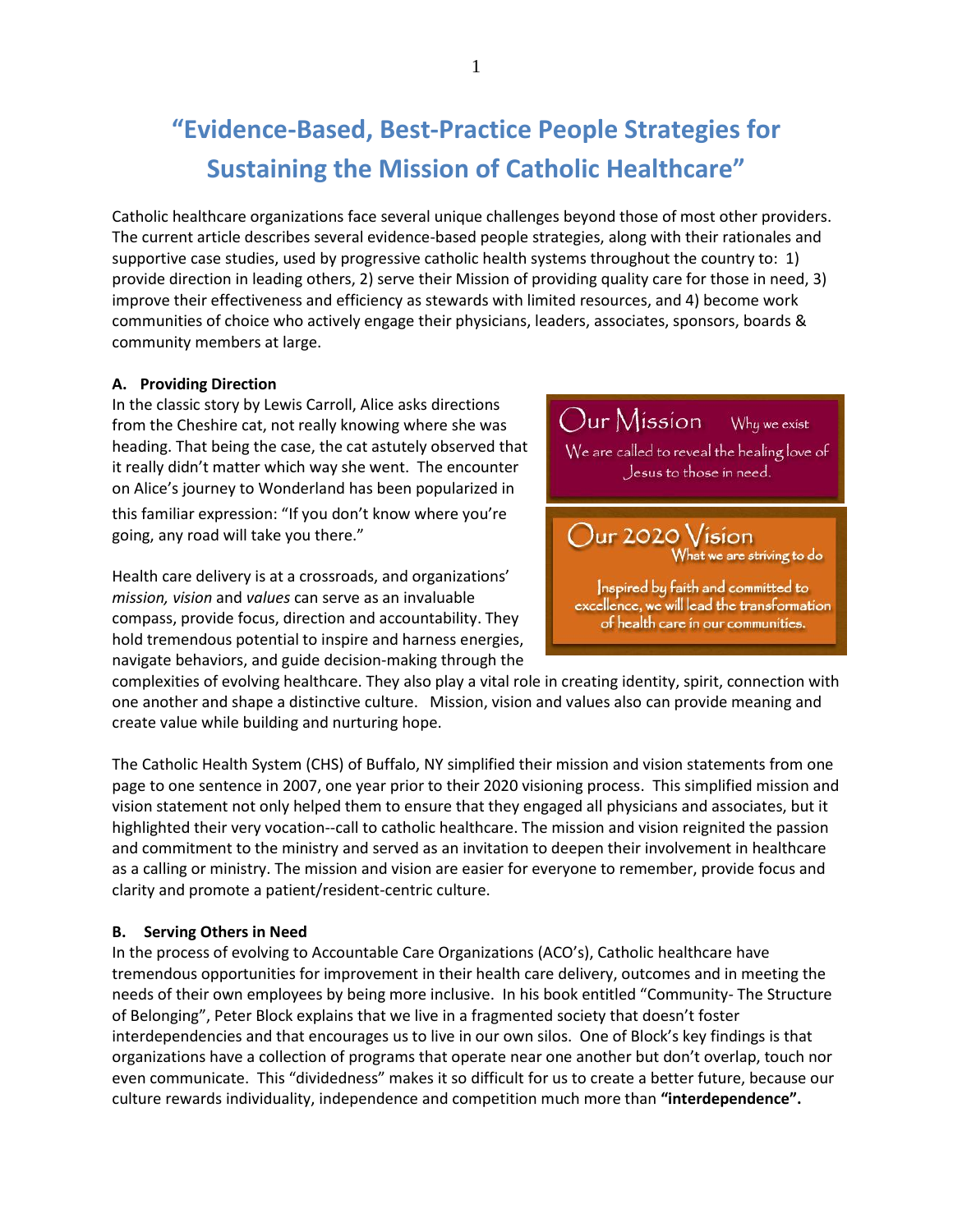Individualistic cultures don't allow nor reward strong relationships or what he calls "social capital" to develop, and people in these stuck cultures worry more about promoting their own self-interests and being right rather than working things out. Ironically, the "Paradox of Leadership" is that the best leaders rely more on others than do less effective leaders.

The unfortunate consequences of these practices are that too many people become isolated, their personal needs and professional interests go unmet, and they are denied opportunities to contribute their unique and untapped talents and gifts to the community. Similarly, a few years ago, a study found that about 44% of the American workforce reported that they did as little work as they could or just enough work to avoid getting fired! Clearly, healthcare leaders need to systematically identify and leverage all of their available resources to function as effective stewards.

The following case study reflects best practice responses to these trends. Jon Abeles, EdD, is Senior Vice President-Talent Management and Diversity with Catholic Healthcare Partners (CHP), based in Cincinnati, OH. He has helped CHP to advance its mission by deliberately expanding its potential talent base of Leadership Fellows to include more diverse candidates. This year, CHP partnered with The Synergy Organization to conduct evidence-based selection assessments of its Fellow candidates in order to help enhance the effectiveness of their selection, on-boarding, development, and long term retention of these new leaders. These selection processes include objectively identifying the unique challenges and requirements for long term success in the position, objectively cross validating these with the position's primary constituents, and then evaluating each candidate's related previous experiences, competencies and leadership style to ensure a great organizational fit.

### **C. Improve Effectiveness and Efficiency**

John Oliverio is the President and CEO of Wheaton Franciscan Healthcare (WFH), based in Milwaukee, WI. Formerly the system's CFO, John certainly understands the importance of stewardship and leveraging the system's resources most productively. "In order to serve our mission and ensure our sustainability, we have learned that we need to invest our limited training dollars in those people most likely to produce the greatest return on our investment" shared John. He understands that despite best intentions, leaders need to accept the fact that they should not try to train everyone to do everything. Instead, he encourages others to leverage the 80/20 rule to the advantage of both the system and its leaders, by "setting them up for success".

Within the last few years, the ministry partnered with The Synergy Organization and initiated targeted succession planning with key members of their executive team, including finance, human resources, training and organizational development, and Mission Integration. This helped them to step back and objectively identify the relative strengths, developmental needs, related experiences and interests of their current and prospective senior executive team members. In addition, the vital information and Individualized Developmental Action Plans gained from this Evidence-Based Succession Planning helped WFH to select, develop and retain those leaders most likely to contribute to WFH's continued growth and sustainability.

One of the most comprehensive, proven and yet cost effective strategies healthcare executives should use to balance their priorities and achieve their goals is to adopt the Baldrige Performance Excellence Program criteria and commit to the Journey. The first health system in the country to earn this prestigious Award was SSM Healthcare, based in St. Louis, MO. To help sustain consistently excellent results after receiving this prestigious national recognition, they established performance expectations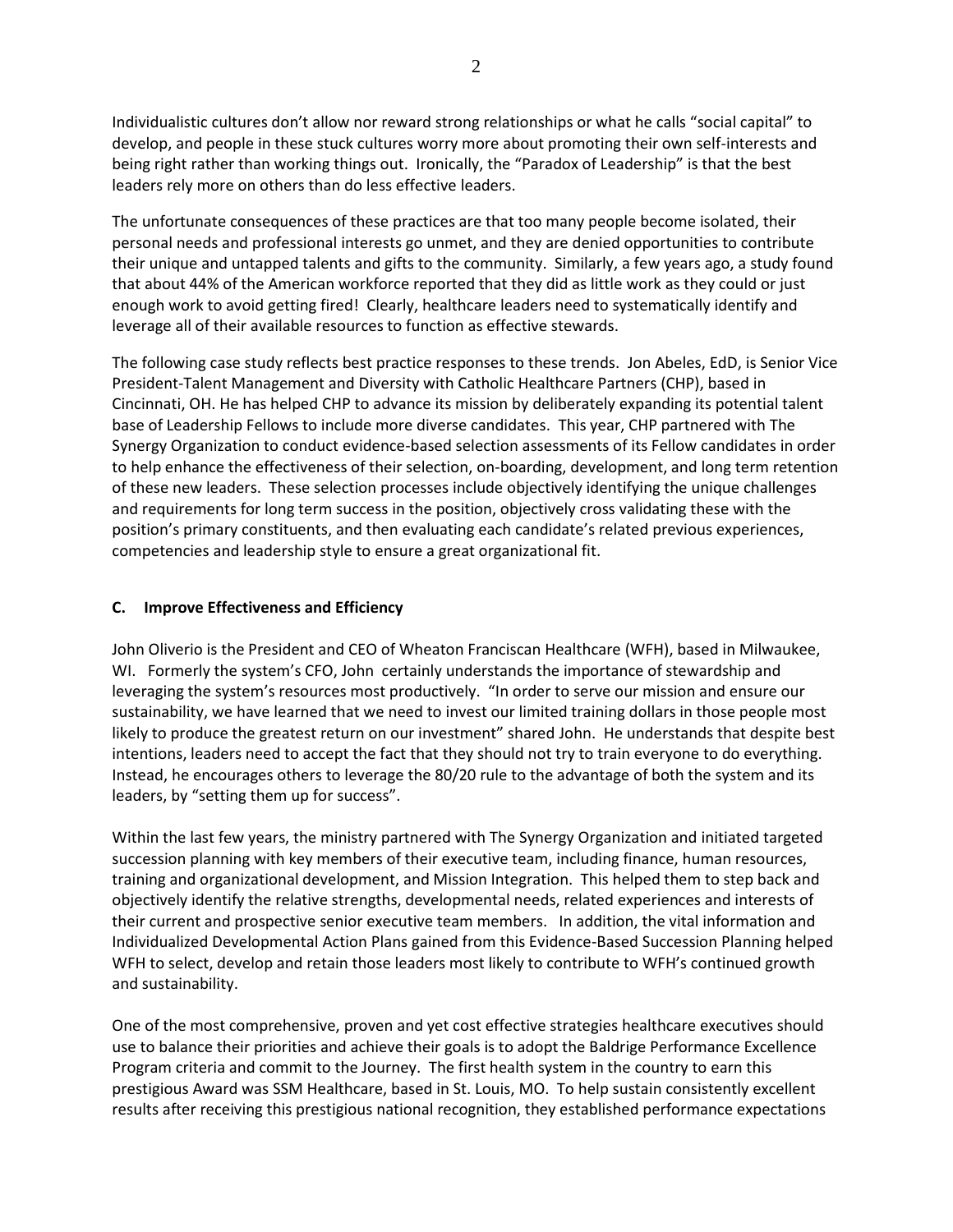that all of their ministries would have to apply to their state Baldrige programs and set their future targets at the 99% nationally.

Using these rigorous Baldrige criteria to enhance operations, accountability and outcomes has proven to be so effective over the last several years that over 65% of the applicants for this nation's highest honor for excellence are hospitals and health systems! The 2011-2012 Health Care Criteria for Performance Excellence are: 1) Leadership, 2) Strategic Planning, 3) Customer Focus, 4) Measurement Analysis, 5) Workforce Focus, 6) Operations Focus, and 7) Results. The criteria seek to ensure that the organization has sufficient processes in place to continually enhance performance towards successively higher levels, measure their progress, and to achieve the best results. Organizations beginning to adopt the Criteria, as well as state and national Award applicants and recipients, frequently praise the Journey for helping them to deploy Best Practices and produce sustained positive results.

The Synergy Organization independently validated the importance of all seven Baldrige criteria when it conducted formal research studies investigating what the most successful leaders and hospitals/health systems (including Baldrige Award recipients) do to distinguish themselves and their organizations from their less successful counterparts. The "Six Building Blocks for Lasting Leadership" emerged from the research findings and capture the primary tasks reported by these highly successful CEOs and their Board Chairs. The results apply across all hospitals and health systems.

# **Six Building Blocks for Lasting Leadership**



*1) Leadership.* As confirmed by Marcus Buckingham in his book, *The One Thing You Need to Know…About Great Managing, Great Leading, and Sustained Individual Success*, the best leaders "rally people to a better future". They create a clear and compelling vision that people can understand and anticipate and respond to their fears, goals and dreams so that they direct their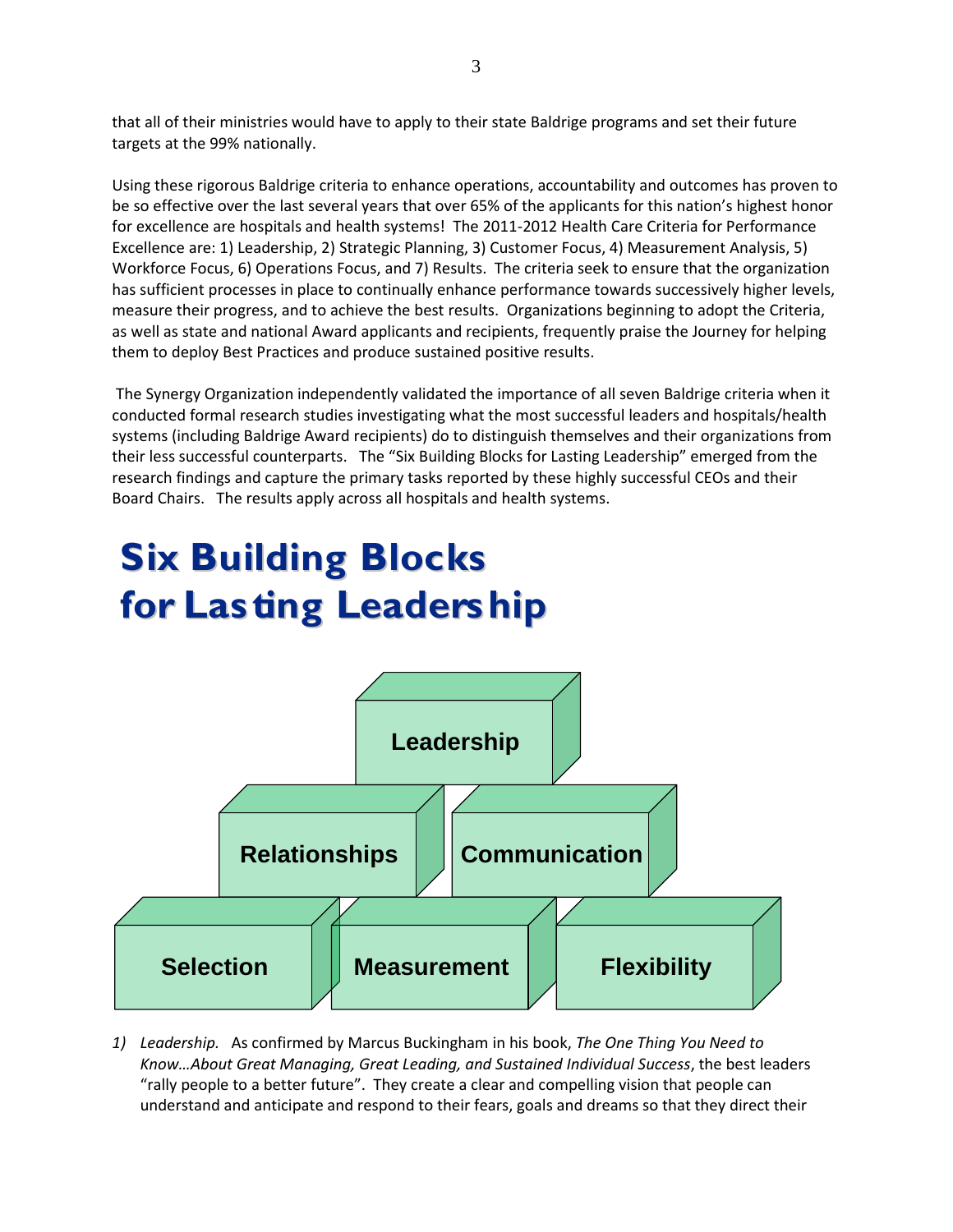actions toward achieving common goals. Great leaders also inspire others to act and instill in them a sense of hope for the future.

The best leaders understand that transformation begins with personal change. They live by the rule "If it is going to be, it is up to me". They accept responsibility for what happens to them and don't blame others. Great leaders remain open minded, accept that circumstances can change, and appreciate Wayne Gretzsky's wisdom regarding the need to take certain risks: "You miss 100 percent of the shots you don't take".

*2) Relationships.* The most effective leaders have learned that healthy and productive relationships involve helping others. They willingly and proactively share information and promote mutual gains. They reach out to others before they need them and offer help without expecting anything in return. The best leaders know that over the long term, the best way to ensure their own success is to ensure the success of those around them. They also have learned how to be nurturing and compassionate while holding others accountable for their performance.

*3) Communication.* Effective leaders have clear, open and transparent conversations with people at all levels of the organization. They are viewed as approachable and their words and actions consistently support the hospital's mission. Our work with executive teams indicates that sometimes team members are not bad communicators; rather, they don't convey their messages most effectively. The best leaders are very careful to ensure their incoming and outgoing messages are perceived the way they were intended. As Steven Covey suggests "They seek first to understand before being understood". They are active listeners, and will often paraphrase, restate and question what others have said. Great leaders understand that it's not what people say that's most important; it's what others hear.

*4) Selection.* Effective leaders surround themselves with talented people and apply their individual strengths to achieve measurable progress toward established goals. They want better than average results and seek the best people to achieve their goals. They never settle for the "luck of the draw" in making their selection decisions and hold themselves accountable for their team's performance.

The best leaders seek to develop complementary partnerships with others. They don't hire others exactly like them, and they intentionally surround themselves with others who offer strengths which they may not possess. For example, visionary leaders might hire people with strong execution skills to implement their ideas. A leader with strong people skills may hire a detail-oriented administrative assistant to make sure that nothing falls through the cracks. The best leaders clearly understand their own and others' strengths and limitations. Keeping these in mind, they form synergistic relationships in which the whole is greater than the sum of the parts.

Effective leaders also understand that to thrive in a competitive market, they can't afford to waste their limited time, money, and emotional energy on people who will not deliver a positive return on their investment. Synergy's work indicates that every dollar invested in increasing personal productivity and decreasing turnover leads to better use of leaders' time and improves the organization's bottom line. Conversely, other research Synergy conducted found that the direct and indirect costs of a bad executive hire are at least 6 to 10 times that person's annual earnings, often because leaders tend to hold onto poor performers much longer than they should.

Researchers also have found that most managers invest the vast majority of their limited resources in people who are least likely to benefit from this investment. In contrast, leaders of the most successful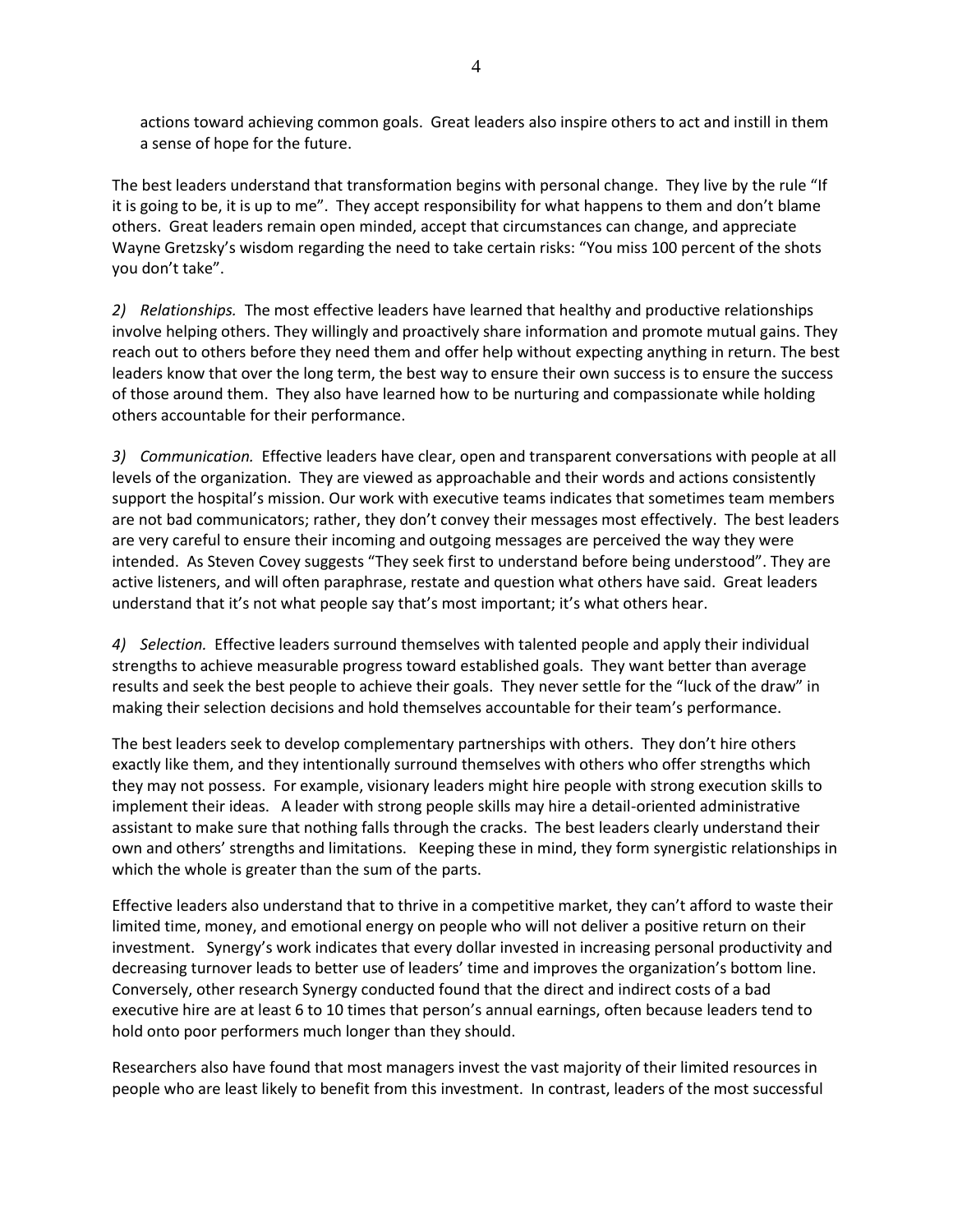organizations deliberately invest their limited resources in their most talented performers**.** They also make sure that every member of their team is contributing so that everyone can succeed together.

The Synergy Organization has used a very effective, yet simple, evidence-based model for over 20 years to help their healthcare partners evaluate their current and prospective leaders, associates and physicians most accurately. This three part model looks at the three "parts" of each person that matter most to their success; these are their **Head, Heart** and **Feet**.



## **The Synergy Screening System® (or S<sup>3</sup> )**

*5. Measurement.* Not surprisingly, CEOs of the most successful organizations use a variety of objective metrics to evaluate their people, processes and progress to maximize their efficiency and productivity. They provide others with markers and guidelines to help them see that they are making progress, especially during transitions. When it comes to measuring performance, it's also important to recognize that what may seem like a minor or major change to one person may appear quite different to someone else.

*6. Flexibility.* Flexible leaders recognize that change isn't inherently good or bad, but it is inevitable. They also understand that people have different appetites for change. Great leaders are preoccupied with the future, dissatisfied with the status quo, and relentless in striving to propel their organizations forward. However, along the way, they compromise and work cooperatively with very different people at all levels inside and outside of their organizations. Great leaders can bend without breaking, believe in the long term picture and have the courage and conviction to stay the course, especially when it seems least likely to succeed.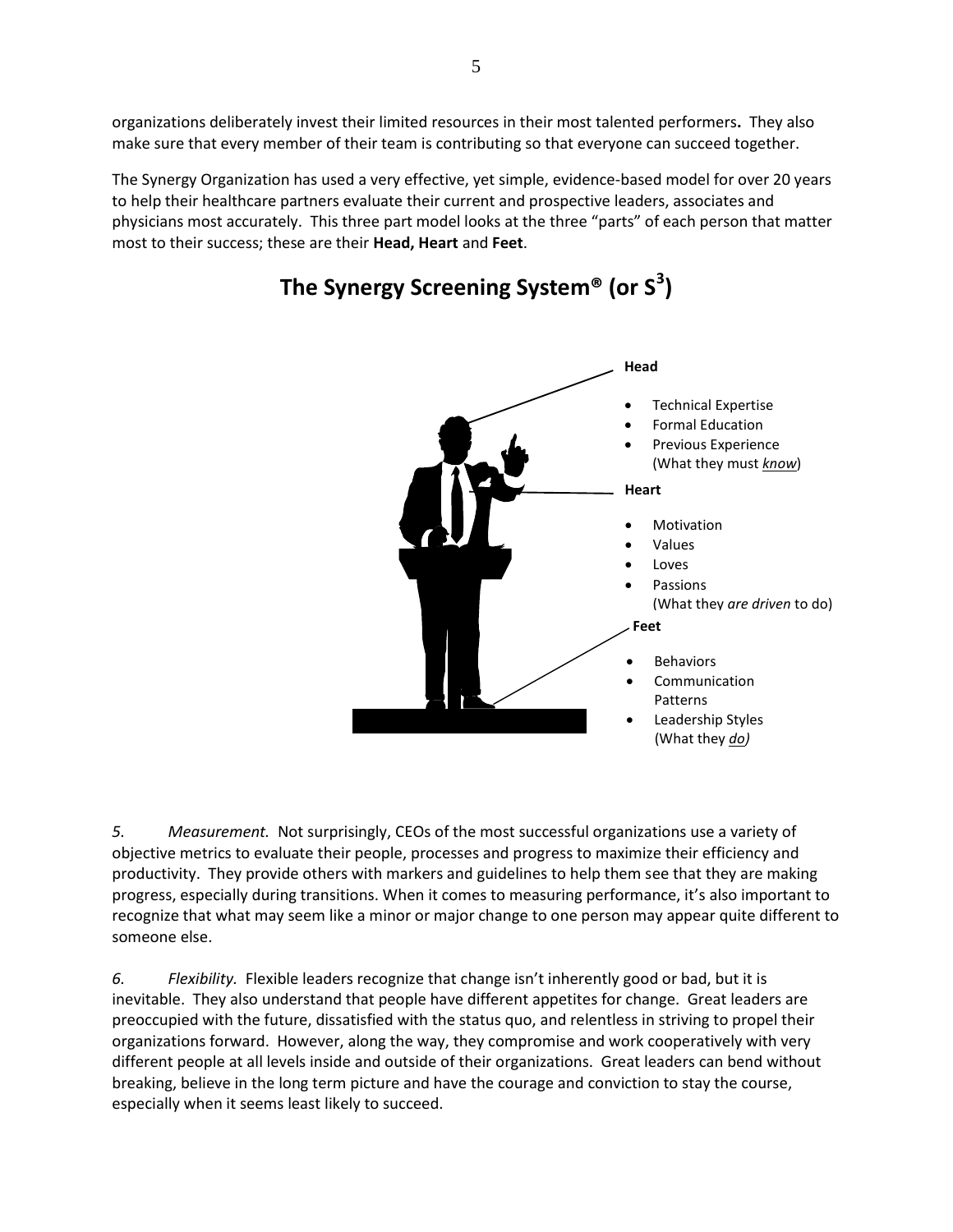### **D. Engaging Constituents and Becoming Work Communities of Choice**

A primary challenge of stewardship is that leaders need commitment from people when they can no longer offer them much security or lifetime employment. Cost controls and quality improvement need to be brought to the individual level, and leaders need to empower people on the front lines to help determine how best to serve the patients.

Another real challenge for leaders is that creating a "culture of accountability" sometimes is interpreted to mean establishing a negative or punitive environment when in fact, it can and should be perceived as promoting an empowering and rewarding work community- one in which people are trusted and given the authority and autonomy to serve others and to do great work. At ACHE Congress in March of 2011, Kevin Lofton, FACHE, President and CEO of Catholic Health Initiatives (CHI) based in Denver, CO, shared that executive leadership and accountability mean delineating expectations clearly, promoting a culture of learning and inclusion, and ensuring that nobody is surprised by their performance appraisal. Accountability means providing good performers with more opportunities to enjoy success and giving them with corrective feedback in a timely manner before they go too far off track. Giving people enough rope also means giving them the autonomy and resources so that they can "jump rope" too.